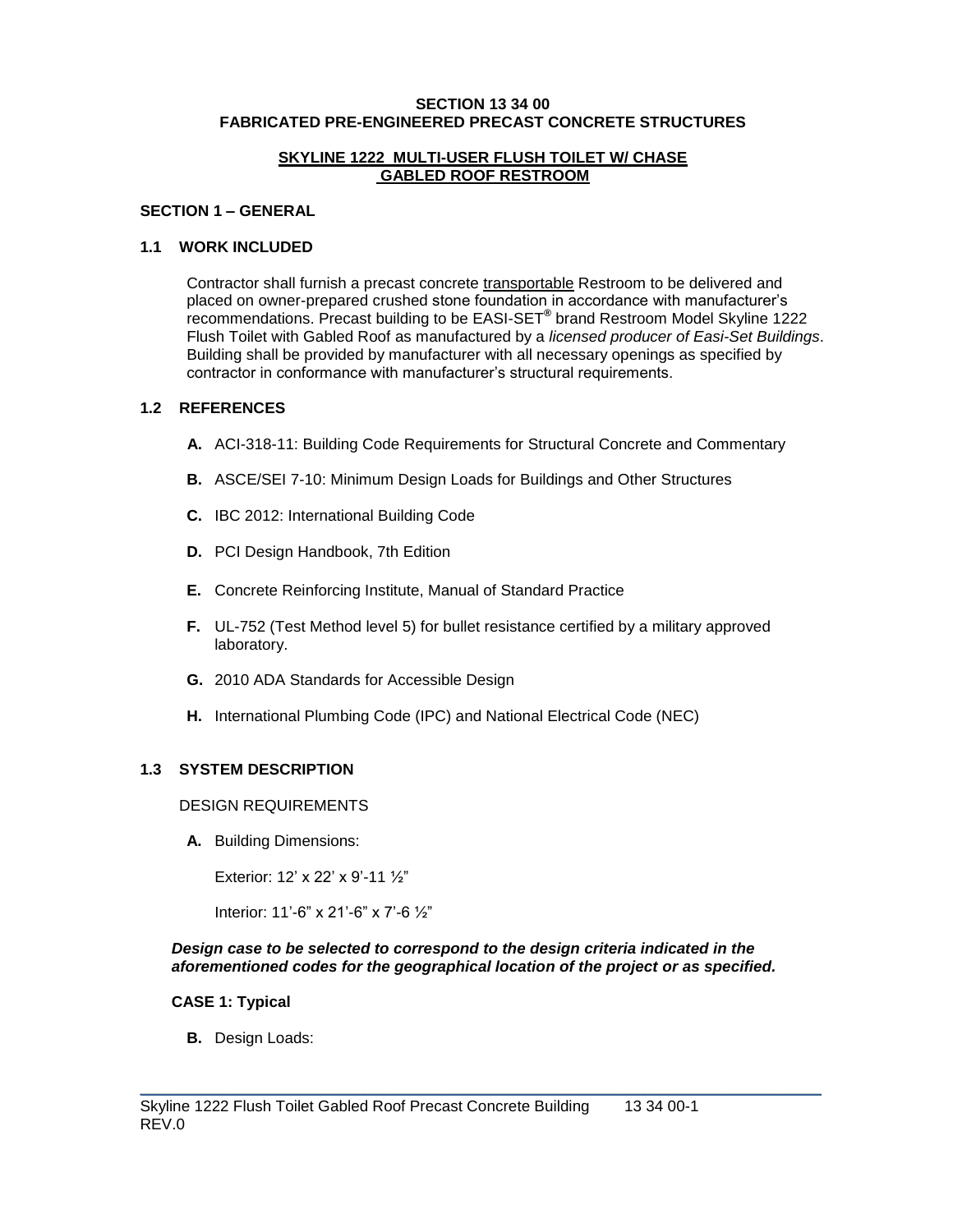- 1. Seismic Design Category 'C', Risk Design Category II
- 2. Roof Live Load (Snow) 30 PSF
- 3. Floor Live Load 100 PSF

4. Wind Loading\* – 115 MPH

\*Design loads relate to precast components only, not accessories (i.e. doors, windows, vents, etc.)

# **CASE 2: Heavy**

- **C.** Design Loads:
	- 1. Seismic Design Category 'D', Risk Design Category III
	- 2. Roof Live Load (Snow) 150 PSF
	- 3. Floor Live Load 150 PSF
	- 4. Wind Loading\* 165 MPH

\*Design loads relate to precast components only, not accessories (i.e. doors, windows, vents, etc.)

- **D.** Roof: Gabled Style Roof. Roof panel shall slope approximately 24" from left to right in the 12' direction. The roof shall extend a minimum of 6" beyond the wall panel all around. An optional turndown feature is available where the design extends ½" below the top edge of the wall panels to further prevent water migration into the building along top of wall panels. Roof standard finish is broom finish or simulated standing seam metal. Other finishes are available.
- **E.** Roof, floor, and wall panels must each be produced as single component monolithic panels. No roof, floor, or vertical wall joints will be allowed, except at corners, peak of the roof and along perimeter. Wall panels shall be set on top of floor panel.
- **F.** Floor panel must have ½" step-down around the entire perimeter to prevent water migration into the building along the bottom of wall panels. Wall-to-Floor interior surface joints along the perimeter of each restroom and partitions (if precast) must contain the locked-in, easy clean-out radius coving. The 3/8" (recessed) x 2" cove must be continuous around the interior of the restroom and along the sides of any precast partitions. Apply 5,000 PSI (minimum) non-shrink, non-metallic grout to the cove, finishing the grout to form a flush 1" minimum radius.

# **1.4 SUBMITTALS**

- A. Engineering calculations that are designed and sealed by a professional engineer, licensed to practice in the state where the project is located, shall be submitted for approval.
- B. Manufacturers' product literature shall be provided for any plumbing, electrical, and miscellaneous installed fixtures demonstrating compliance with these specifications.

\_\_\_\_\_\_\_\_\_\_\_\_\_\_\_\_\_\_\_\_\_\_\_\_\_\_\_\_\_\_\_\_\_\_\_\_\_\_\_\_\_\_\_\_\_\_\_\_\_\_\_\_\_\_\_\_\_\_\_\_\_\_\_\_\_\_\_\_\_\_\_\_\_

# **1.5 QUALITY ASSURANCE**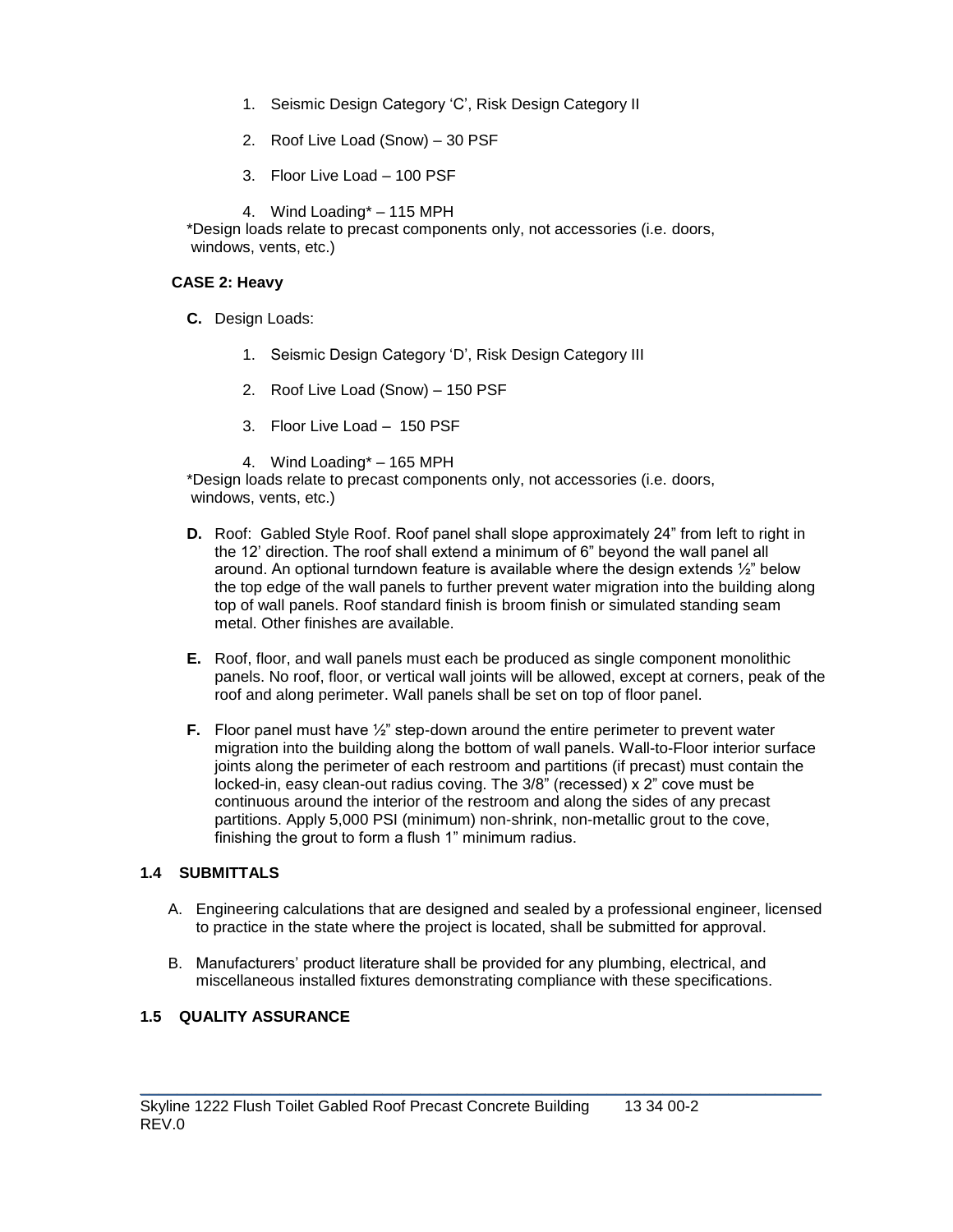- **A.** The precast concrete building producer shall be a plant-certified member of either the National Precast Concrete Association (NPCA), The Precast/Prestressed Concrete Institute (PCI), or equal.
- **B.** The precast concrete building producer shall demonstrate product knowledge and must have a minimum of 5 years experience manufacturing and setting precast concrete.
- **C.** The manufacturer must be a licensed producer of Easi-Set Buildings
- **D.** No alternate building designs to the pre-engineered EASI-SET**®** building will be allowed unless pre-approved by the owner 10 days prior to the bid date.

# **SECTION 2 – PRODUCTS**

#### **2.1 MATERIALS**

- **A.** Concrete: Steel-reinforced, 5000 PSI minimum 28-day compressive strength, airentrained (ASTM C260).
- **B.** Reinforcing Steel: ASTM A615, grade 60 unless otherwise specified. Welded Wire Fabric: ASTM 185, Grade 65
- **C.** Post-tensioning Strand: 41K Polystrand CP50, ½" 270 KSI Seven-Wire strand, enclosed within a greased plastic sheath (ASTM A416). Roof and floor each shall be posttensioned by a proprietary, second generation design using a single, continuous tendon. Said tendon is placed in the concrete slab to form a perimeter loop starting from one corner of the slab to a point where the cable entered the slab. The tendon then turns 90 degrees and follows the cable member(s) in the periphery to a point midway along the "X" axis of the concrete building panel and then turns 90 degrees along the "Y" axis of the concrete building panel. This bisects the concrete building panel and crosses the opposite parallel portion of the cable member and exits from an adjacent side of the concrete building panel. This creates a cable pattern with no less than 2.5 parallel cables in any direction. To ensure a watertight design, no alternate methods shall be substituted for the post-tensioning.
- **D.** Sealant: All joints between panels shall be caulked along the exterior and interior surface of the joints. Exterior sealant shall be DOW CORNING 790 silicone sealant or equal. Interior sealant shall be SIKAFLEX-1A elastic sealant (paintable) or equal. Exterior caulk reveals to be 3/8"x 3/4" deep so that sides of the joint are parallel for proper caulk adhesion. Back of the joint to be taped with bond breaking tape to ensure adhesion of caulk to parallel sides of joint and not the back.
- **E.** Panel Connections: All panels shall be securely fastened together utilizing cast-in stainless steel embeds and welding. All welding shall be done in conformance with AWS, Structural Welding Code latest revision. Steel is to be of structural quality, hotrolled carbon complying with ASTM A304. No floating-in of connection plates shall be allowed.

\_\_\_\_\_\_\_\_\_\_\_\_\_\_\_\_\_\_\_\_\_\_\_\_\_\_\_\_\_\_\_\_\_\_\_\_\_\_\_\_\_\_\_\_\_\_\_\_\_\_\_\_\_\_\_\_\_\_\_\_\_\_\_\_\_\_\_\_\_\_\_\_\_

# **F. Stain and Paint:**

- *a.* Interior concrete surfaces (toilet rooms)
	- *i.* Interior floors will be a two component, water based polyamide epoxy floor coating (gray, unless otherwise specified). Approved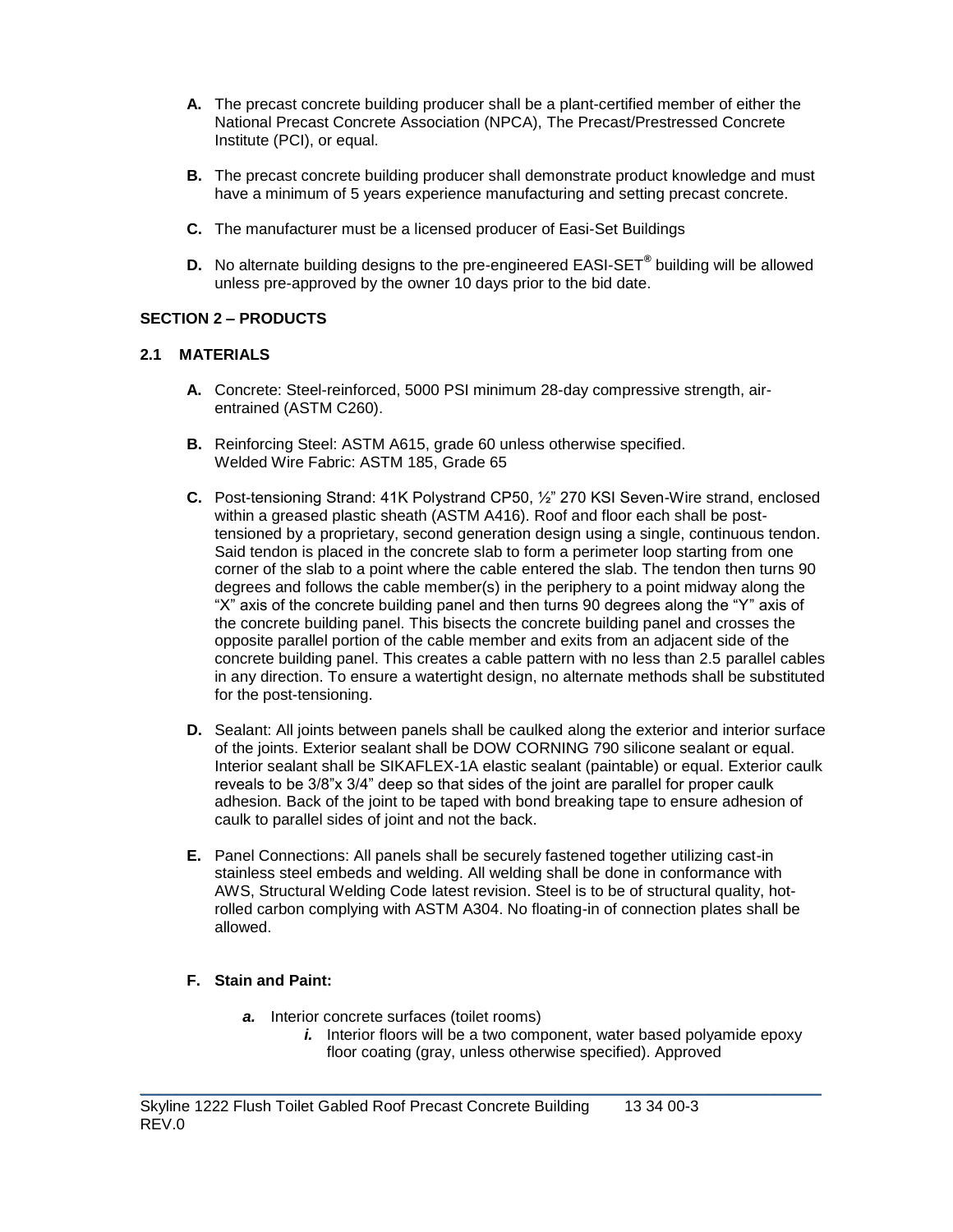manufacturers: Sherwin Williams (Floor-Plex 7100), Armorpoxy or equal.

- *ii.* Interior walls and ceilings will be a pre-catalyzed water based epoxy. Approved manufacturers: Sherwin Williams or equal.
- *b.* Exterior concrete surfaces
	- *i.* Exterior slab top surface (if selected) will be a two component, polyamide epoxy floor coating (gray, unless otherwise specified). Approved manufacturers: Sherwin Williams, Armorpoxy or equal.
	- ii. Exterior walls and roof will be a water-based acrylic, water-repellent penetrating stain. Approved manufacturers: United Coatings (Canyon Tone Stain), Sherwin Williams (H&C Concrete stain) or equal
	- *iii.* Clear Acrylic anti-graffiti sealer (if selected)

# **2.2 ACCESSORIES AND FIXTURES**

- **A. Doors and Frames**: Shall comply with Steel Door Institute "Recommended Specifications for Standard Steel Doors and Frames" (SDI-100) and as herein specified. All door and frame galvanizing shall be in accordance with ASTM A924 and A653, minimum coating thickness shall be A60.
	- *1.* The buildings shall be equipped with 3'-0" x 6'-8" x 1-3/4" (restroom entry doors and chase door) thick insulated, 18 gauge, metal doors with 16-gauge frames (to meet wall thickness). Doors shall have a flush top cap. Doors and frames shall be factory bonderized and painted with one coat of rust-inhibitive primer and one finish-coat of enamel paint; color to be BOLT BROWN unless otherwise specified.
	- *2.* Doors and frames shall meet SDI standard Level 2, 1¾" heavy duty. *Approved manufacturers: Republic, Steelcraft, Ceco, Black Mountain, Pioneer, Curries, Mesker, MPI, Door components or equal Approved distributor: Integrated Entry Systems*

# **B. Door Hardware**:

**1. Cylindrical Lock**: Commercial grade, shall meet requirements of ANSI A156.2, series 4000, UL listed and ADA approved. Zinc dichromate chassis with cast solid zinc levers to resist corrosion. Furnish locks with 6-pin solid brass keyway. Exterior locks and unlocks by key, interior push button lock, released when lever is turned. Manufacturer shall provide a limited lifetime warranty on this product. *Approved manufacturers: Design Hardware, or equal*

**2. Hinges**: Self-Closing (spring) Hinges. Shall comply with ANSI A156.17 Grade 1 self closing hinges (3 per door). Hinges shall be Stainless Steel Grade 304 (ANSI K81071F) US32D brushed satin finish. Manufacturer shall provide a lifetime limited warranty. *Approved manufacturers: Design Hardware, or equal*

**3. Door Sweep**: Nylon brush door sweep, ANSI/BHMA certified. Sweeps shall have an integral drip edge to repel water from base of door. Sweeps shall be approved for UL 10C positive pressure and suitable for use with fire doors up to three hours. *Approved manufacturers: National Guard Products or equal*

**4. Drip Cap**: Aluminum drip cap with minimum projection of 2 ½" shall be furnished. *Approved Manufacturers: Design Hardware, National Guard Products, or equal*

\_\_\_\_\_\_\_\_\_\_\_\_\_\_\_\_\_\_\_\_\_\_\_\_\_\_\_\_\_\_\_\_\_\_\_\_\_\_\_\_\_\_\_\_\_\_\_\_\_\_\_\_\_\_\_\_\_\_\_\_\_\_\_\_\_\_\_\_\_\_\_\_\_

**5. Door Stop**: ANSI 156.16 approved wall mounted door stop with keeper constructed of a corrosion resistant cast brass material. Finish US26D (626) brushed chrome finish.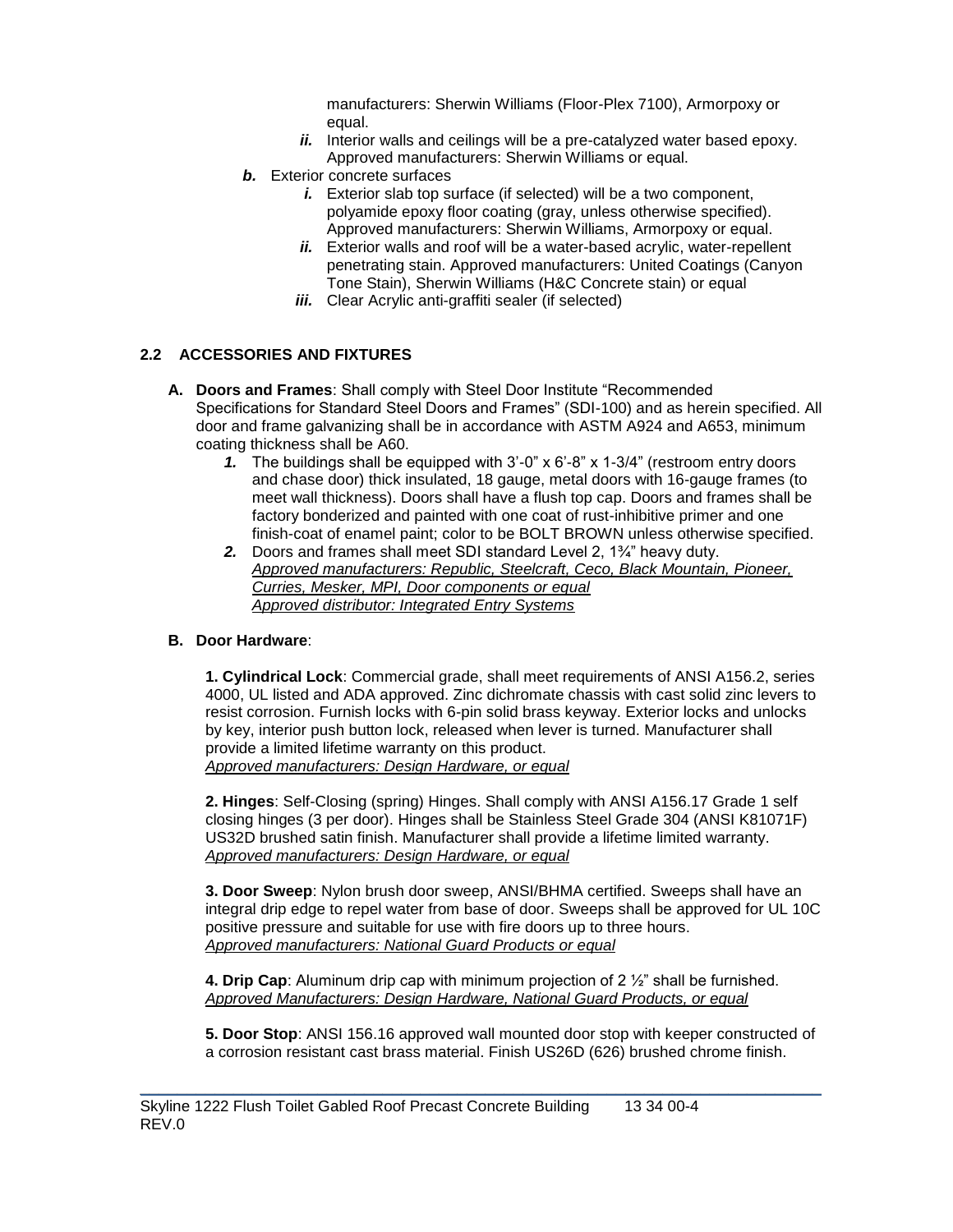# *Approved manufacturers: Don-Jo, Rockwood, or equal*

- *C.* **Wall Vent:** Wall vents will be extruded aluminum, minimum thickness of .125", 6063-T5 alloy. Vents to be supplied with aluminum mesh insect screen and 204-R1 clear anodized finish. Approved manufactures: Sunvent Industries or equal.
- *D.* **Signs:** Signs to have braille, characters, and pictograms to meet ADA requirements.
- *E.* **Windows:** Frames shall be constructed from stainless steel. Window glazing will be ¼" translucent Lexan.
- *F.* **Grab Bars:** Stainless steel tubing, 18 gauge, type 304 stainless steel, mounted 1-1/2 inches from wall. Approved manufacturers: Bobrick or equal.
- *G.* **Toilet Paper Dispenser:** Dispenser will be constructed of 3/16" to 1/4" thick 304 stainless steel. Dispenser will be capable of holding three (3) standard rolls of toilet paper. Approved manufacturers: Aslin Industries, Bobrick or equal.
- *H.* **Plumbing:** All fixtures will meet ASME A112.19.3
	- *1.* Waste and vent piping: ABS or PVC plastic
	- *2.* Water piping: Copper tubing Type L, hard drawn. A gate or ball valve will be provided at the inlet end of the water line. Size water lines to provide proper flushing action based on a nominal water pressure of 40 psi.
	- *3.* A main shut-off valve and drain will be provided with plumbing
	- *4.* Toilets and urinal: ADA compliant, type 304 stainless steel, wall hung, with siphon or blowout jet action. Provide back spud for concealed flush valve connection, unless otherwise specified.
	- *5.* Flush valve: Concealed toilet flush valve with integral vacuum breaker and a nonhold-open pushbutton or handle. Constructed of bronze or brass with water saver flow of 1.6 gallons per flush.
	- *6.* Lavatory: ADA compliant, type 304 stainless steel with backsplash.
	- *7.* Lavatory valve will be pneumatically operated pushbutton valve. Valve to be nonhold open type with a vandal resistant pushbutton requiring less than 5 lbs. pressure to activate.
	- *8.* Hose bib to be provided in chase area.
	- *9.* Floor drain: (Optional)-Floor drains to be provided in each room of the restroom building if selected.
	- *10.* Hammer arrester to be installed on water line
	- *11.* Trap primer distribution unit to be installed

# *I.* **Electrical:** All components UL shall be listed

- *1.* A 100-amp breaker panel will be provided
- *2.* All electrical wiring will be encased in conduit. All wire to be copper.
- *3.* Light Fixtures:
	- *i.* Chase(service area): 4-foot (48") fluorescent fixture, switch controlled
	- *ii.* Toilet rooms: 4-foot (48") fluorescent fixture, motion detector activated
	- *iii.* Exterior: 35-watt minimum high pressure sodium light, polycarbonate vandal resistant.
- *4.* Hand dryer: Surface-mounted ADA compliant, universal type motor, with adjustable sensor operation.
- *5.* One GFCI outlet located next to the lavatory
- *6.* Two restroom area exhaust fans with 270 CFM speed controllable, occupancy/motion sensor controlled.

\_\_\_\_\_\_\_\_\_\_\_\_\_\_\_\_\_\_\_\_\_\_\_\_\_\_\_\_\_\_\_\_\_\_\_\_\_\_\_\_\_\_\_\_\_\_\_\_\_\_\_\_\_\_\_\_\_\_\_\_\_\_\_\_\_\_\_\_\_\_\_\_\_